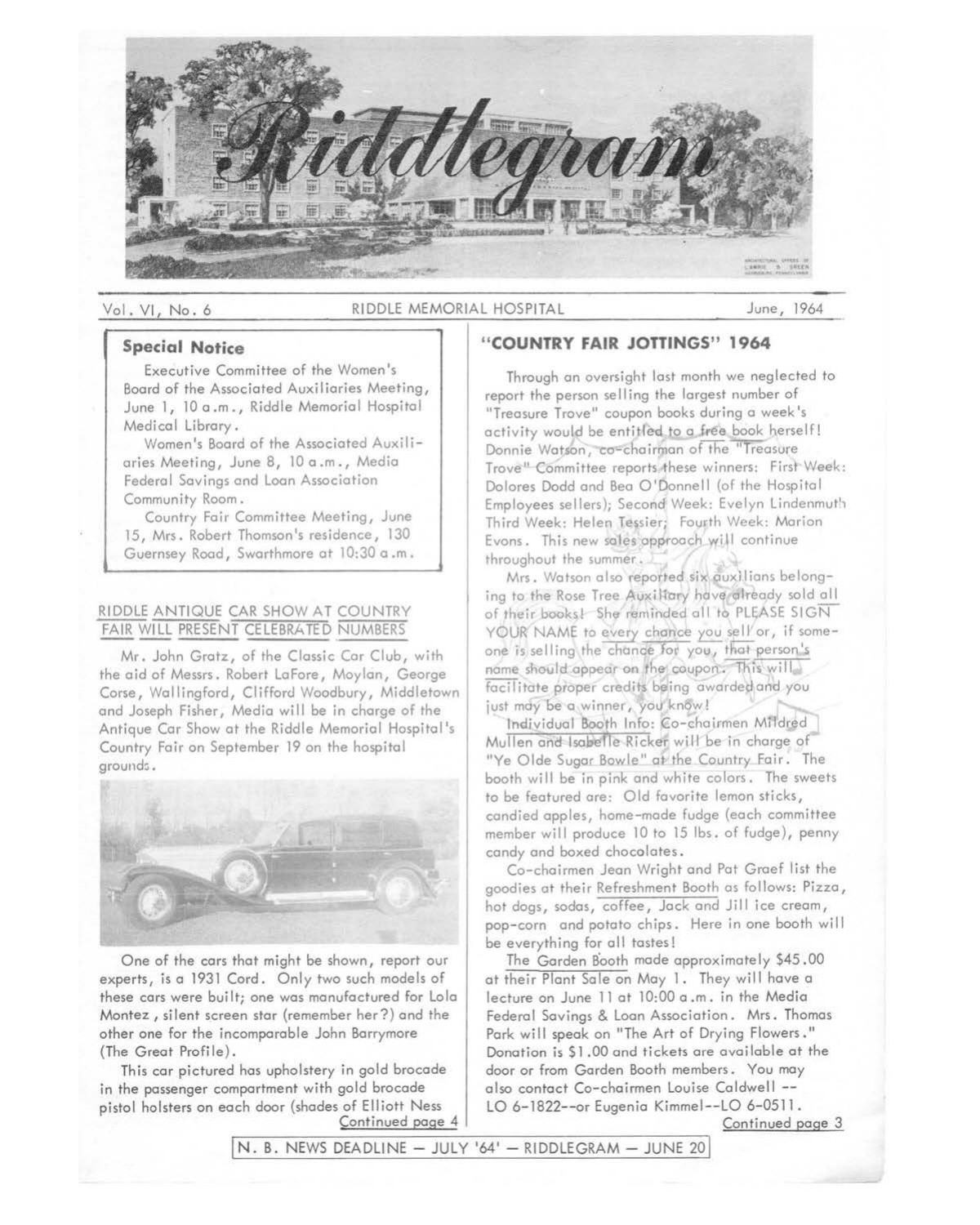#### 2

### **Lines To The Ladies**



Fran Nichols is the new Women"s Board historian-- save Riddle clippings, photographs from newspapers for her log book please ... Riddle Thrift Shop's Bag Sale a howling success .. sold 124 bags of merchandise in the basement@ 50¢ per  $bag!!$  (New Bag Sale -- June 11 and  $12)...$ Dottie Holtzman and Mary Mitchell, ofRiddlewood, commended by shop management for performance above and beyond line of duty during this most busy week ... Mary Shryock welcomed home after a three-week tour of the British Isles ... genera I elections scheduled by "Auxs" this month ... we will have our representatives at the workshops of the Ass'n of Hospital Auxiliaries at Penn State, June 23,24,and 25 ... all happy Jane Acton, of Wawa, is recuperating rapidly ... ditto for Marion Horvath, of Springhaven, who attended the last meeting looking fit and fine (both gals presidents of their Auxs) ... Monica Harris another exceptiona I Riddle Derby salesgirl of handbags, we're told .. . Riddle dresses still continue to sell at S & C .. . Donnie and Bill Watson spent 3 weeks in the San Francisco area recently ... Pat Mann asked to model with poodle "Wimpy" at Covenant Methodist Church in Springfield ... Judy Nason won the Hunt Cup donated by Yvonne Achuff at Riddlewood's Junior Horse Show .. that pleasant, charming receptionist at the desk every other Sunday is popular Florence Shields, principal of the Lima School ... From all sources: "The Charity Ball was a lovely affair -- good music, good food, good drinks, much dancing, many long dresses and our glamour gal volunteers looking lovely" ... take a bow, C.B. Committees ... Program ads are selling fast and furiously -- Miriam McCafferty "simply delighted" with the efforts of the salesgals and their results thus far ... Gene Reiley bought the first two "Treasure Trove" coupons (could he be a winner because he was there"firstest?" .. Lois Rowe reported 226 volunteers gave 2,989-1/4 hours of work in April ... Volunteer Office is still selling Thermal Blankets (a wonderful buy, too! ! ! ) at only \$7.25 ... summer volunteers desperately needed for snack bar and receptionist desk -- call Iris McClain, please... Cheyney planning a cocktail party ... Nurses planning another 50-50 club -- amazing fund-raisers, those uniformed darlings! ... Wawa Aux. still taking orders for the wee mice with long tails for bookmarks (call Betty Duff, GL 9-0810) and for greeting cards and gift wraps (call Norah Dahlen, GL 9-3117) ... Wawa is considering a family picnic and also a night at a summer theater...Jane Loveman happily reported over \$1300 realized from the Bowling Green Tour of "The Acres," estate of the C.L. Jordans...Riddlewood made \$170 on their "Cinderella" fashion show

and also about \$150 on their May 17 Junior Horse Show ... Middletown netted \$150 from the Dudley Beyler cocktail party ... Rose Tree made \$306 on a luncheon-bridge ... now working on "THE GREAT-EST" in entertainment for their annual swim-buffet on June 20 .•. a glowing Doris Williams, Springfield Aux. President, reported "They went over the top- made \$290 -- at their annual Thrift Shop Fashion Show" -- the affair was a genuine success -- the auxilians had 60 door prizes!!!...Springhaven's luncheon was "rained out" -- held indoors and yet they made \$200, reported prexy Marion Horvath... Wawa made \$100 from a recent Smorgasbord at the home of Jane and Elton Acton . . . Did you know Donnie Watson saved us \$125 on the printing of the "Treasure Trove" coupon books this year -- how's that for a head start in making money? ... Rosemary McClatchy 's four grandchildren, twins, Kevin and Kate McClatchy, and Amy and Rosemary Dixon (children of her son, John B. McClatchy, Jr. and her daughter, Rosemary Dixon) helped to open the 69th Street Shopping Center's 35th anniversary celebration last month...their great-grandfather was John H. McClatchy, founder of America's first such center... modest Rosemary was all smiles as befits a proud grandmother when we asked if they were related to her ... Many Riddle auxilians taking in Robert Moses' Fair and hardly waiting for his feminine counterpart Beb Thomson & Company's "really big shew" in Sept. .. Bea Hack, of Riddlewood,said the "Pieta moved her to tears" ... Browse in the Merry Token Shop for your Dad's gifts, won't you? ... A bigger thrill than the N.Y. World's Fair for the writer's 5-year-old son Robin Haberle was meeting and chatting with Ed Sullivan for about 15 min. at 60th & Park Ave. while in N.Y. last month ... surprisingly, Sullivan is a warm, friendly, human being in person and not at all like his cold TV image ... do en joy the lovely days of "the good ole summertime" . . . See you in print next month! . . .

"ADH"

#### **Nurses Make It "Two in a Row"**

The nurses at RMH held their second successful bake sale of the year on Friday, May 29, at 9 a .m. in the lobby of the hospital.. Mrs. Barbara Burney Head Nurse of 3 West, chairman of the event, said, "Everyone seems to like home-made cakes, pies and bread products with slaws, mocroni, salads and baked beans running a close second. We are most appreciative of your patronage which enables us to share in common our dedication to Riddle."

The proceeds of these bake sales will enable the nurses to operate their Bingo Booth at the Country Fair.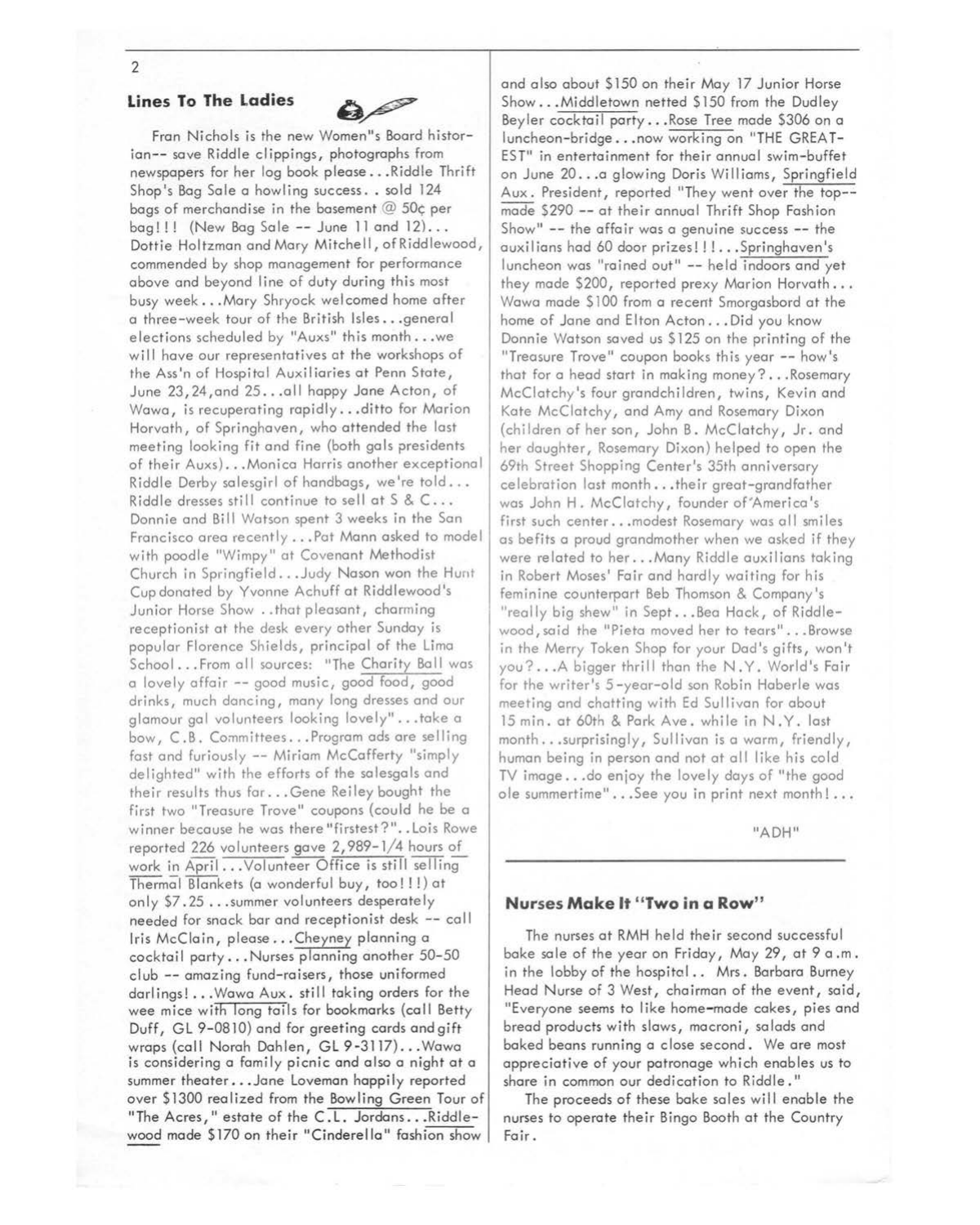#### **Chit Chat From the Provinces**

Concord: Mrs. Mary Lou Fleck in Florida for a 2 week vacation with family .. Phyllis Rowe acting as baby sitter for a baby goat and several ducks. Have fun, Phyllis!!! Mrs. Bibby Breen leaving for Bermuda the last week in May with husband John. Dot Heyburn, very active member and board member, accompanying group of volunteers to Atlantic City for 3 days of lectures and meetings at the Hotel Dennis. Emma Frederic's daughter Judy and her husband Armando Vega, Olympic gymnast, visiting at her home from California for a month. Middletown: Sad farewell to June and Dudley Beyler leaving to reside in Houston, Texas, as of July l. Also Peg Heiligman, San Francisco; Irene DuBoise, Los Angeles; Sally Morrison, Boston.

Nether Providence: Mrs. Chester (Betty) Jersey had the pleasure of meeting the President of the United States and the First Lady in Washington, D.C. on May 2.

Springhaven: Jane Hornaday is back with us again after living in Chicago, Illinois, for over a year.

# **FARTY LINE**



Peg Lank and Martha Maillart, both formerly secretaries at RMH are now situated in like capacities with prominent doctors, members of Medical Staff of RMH ... Good luck, gals!

# **Country Fair Jottings..** from page

The Garden Booth will need pebbles, dried flowers, dried weeds for floral arranging and ask you to save these items for them. Please save all your flower pots too!

Requests for material -- dress fabric pieces -have come from the "My Fair Lady" Women's Shop--contact Skip Baird, LO 6-7128. The Children's Shop can use pieces of fabrics (for doll clothes, etc.) -- contact Evelyn Hixson, LO 6-0436.

Grounds & Decorating Chairman Allen Putt plans a novel party! She'll invite volunteers to help scrub canopies and to paint -- amateurs and pro alike accepted gratefully, she says. There is also a need for teenage sons and daughters to assist Allen and her committee in her huge job and painters, scrubbers, teeners are asked to call her at LO 6-1165!!!!!

Reporter's Note: Limited space does not permit us to publish all of the very exciting notes about this year's Fair coming over our desk! We will do the very best we can in July, August, and September issues to acquaint you with the Wonderful World of the RMH 1964 Country Fair.

"ADH"

**Up!** 

Beatty Hills: Bridge-luncheon -May 26 - Mrs. Nevin J. Mann, **i** . :, ~27 Conard Drive at 12:30 p. m. Concord: Social get-together - lunch-• eon at Longhorn Ranch for members and friends - June 10.

Gradyville: Cocktail party at Mr. and Mrs. E.W. Ewing's home, 152 Springton Lake Road Media. June  $14 -$  Sunday  $-$  from  $4p.m.$  to  $9p.m.$ \$3.50 per person includes hors d'oeuvres and buffet

supper (catered). 75¢ for cocktails.

Media: Hawaiian Luau, July 18, at Lois Rowe's - Gradyville.

Middletown: No meetings in July and August. Moylan-Rose Valley: June 4 -- "Day at the Races" (Delaware Park). \$10.00 fee includes transportation to Club House, luncheon, reserved grandstand seat, program and clubhouse privileges. (B.Y.O.B.) Information from Dee Dee Coffin, LO 6-2955. Nether Providence: June 13 - Picnic at Bea Stevens, 1930 Dog Kennel Road, Media -- Tickets \$2.00 (one drink included).

Riddlewood: No meetings in July and August. Rose Tree: Sensational Annual Cocktail-Swim Buffet at Alice Case's. FABULOUS ENTERTAIN-MENT!!!! IMPORTANT "NAME" ENTERTAINERS EXCLUSIVE CATERING!!! Call Mrs. George Arata, LO 6-0732, re tickets.

Springhaven: Cook-out - June 11 at Marion Horvath 's.

Wawa: Picnic -- June 20 -- at June Kirby's.



Riddle Memorial Hospital recipient of valuable equipment from Associated Women's Auxiliaries of the hospital. Mrs. Charles F. Mallon, Media, president of the Associated Auxiliaries, is shown presenting a broncho-spirometer to Dona Id **L.**  Laughlin, Administrator of the hospital, and Dr. C. Robert Bepler of Media, vice president of the hospital staff. A 16mm sound projector was also presented by the Auxiliaries as a surprise gift for the hospital's use. Presentation was made in the hospital.

3